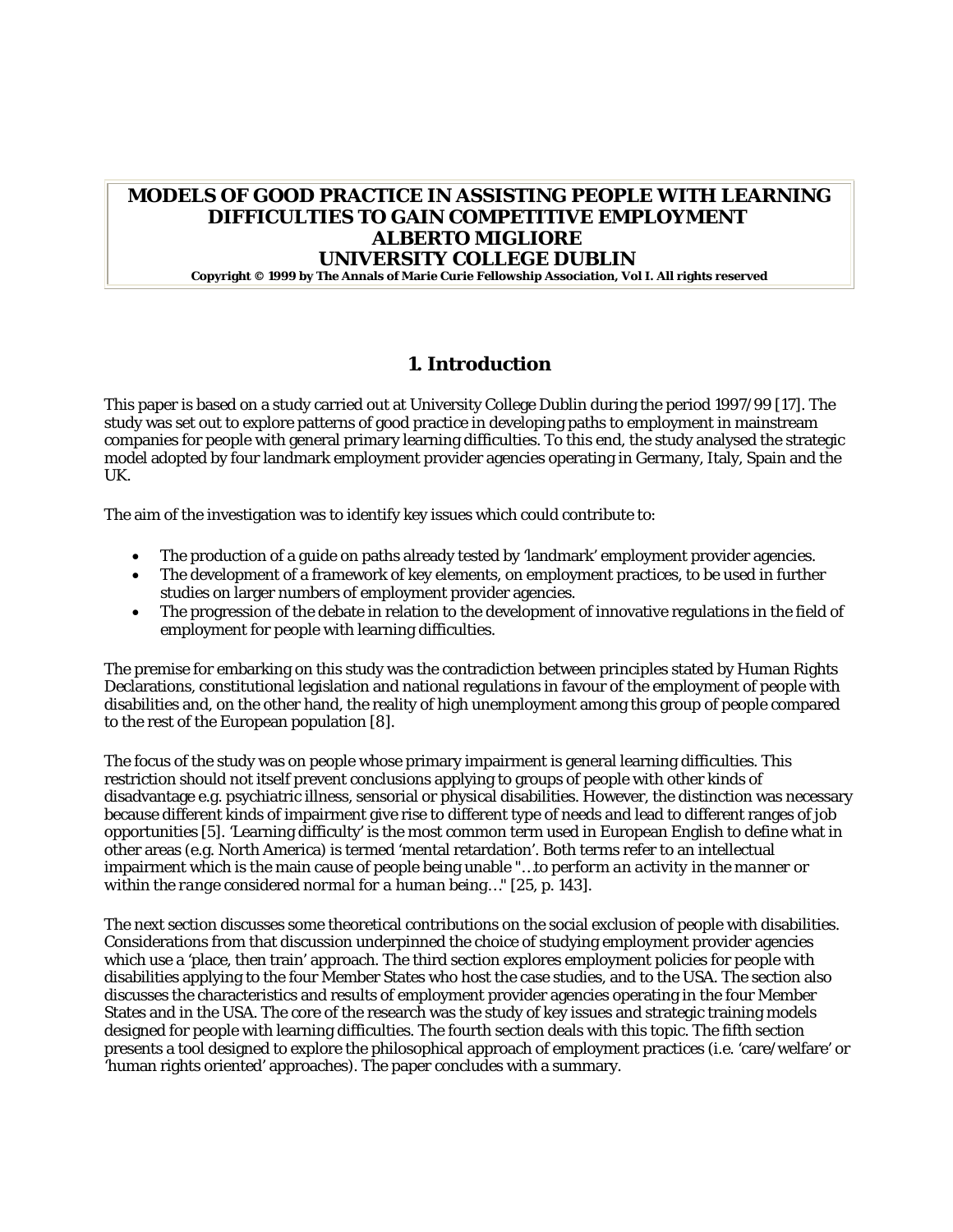### **2. THE 'PLACE, THEN TRAIN' METHOD**

This section suggests looking at three varied points of view on social exclusion. Contributions are not directly related to disability issues, but were selected because they permitted a fundamental move away from the heuristics of disability, in order to study exclusion as a general social problem. The first issue revolves around a possible cultural barrier which obstructs the inclusion in modern societies of those people who present diversity in respect of the 'normal'. Geertz [9] discussed this effect in relation to people with indeterminate sex, but similar considerations may apply to other groups of people such as those with disabilities. Secondly, Berger and Luckmann [2] argued that a damaged process in the 'primary socialisation', which takes place at an early age for people in general, may affect the development of self-esteem and the achievement of an adult status. In the case of people with disabilities the stigmatisation and exclusion from the 'rooms' of a 'normal' life such as school, friends, leisure time, but also their exclusion from the idea that they can actually become adults may well play a role in damaging their primary socialisation process. This may result in retarded and sometimes seriously impaired growth to adulthood and development of proper social skills. Thirdly, Giori [10] pointed out that in the case of old age, due to retirement from work, a reduction of social relations linked with a job position may affect the clinical picture of a person, even if in principle there are not any physiological reasons for a health deterioration. On the other hand, the improvement of a friends/relationships network may lead to a lower and delayed deterioration of the actual clinical picture of a person in his/her old age. The same concept could also apply to people with disabilities who in general have been excluded from social life, e.g. integrated education and/or employment.

One conclusion to be drawn from these theoretical contributions is that people with disabilities could experience a better 'primary socialisation' process if they lived within a non-discriminating culture. An undistorted process of 'primary socialisation' would allow people with disabilities to achieve higher levels of self-esteem, 'adult status' and social skills. These are indicated as personal characteristics which would facilitate their integration into community life and therefore into employment [3][12][4].

Cultural barriers are a major problem causing the social exclusion of people with disabilities, therefore a possible distorted socialisation process which in turn leads to further exclusion. Actions in this respect, although essential, produce results only over an extended period of time. The study looked at the 'place, then train' employment practice, an innovative method which may, on the other hand, produce effects in a relatively short time. In the final recommendations of the European Foundation's recently published book [7] on positive individual experiences of employees with disabilities, stress was placed on the important role played by specialist mediating organisations in improving the chances of employment for people with disabilities. The innovation introduced by these organisations consists in their strategy based on a 'place, then train' approach. People with disabilities seeking jobs are first placed in mainstream companies, then trained in situ, whereas the traditional method was based on the reverse principle of first training (in institutions such as special schools or sheltered workshops) then trying to place clients in open employment. According to Gottwald and Pendyck [11], the traditional 'train, then place' approach was not effective, since while a person with learning difficulties may be able to learn a series of tasks, often he/she is not able then to transfer successfully knowledge to other settings. An advantage of the 'place, then train' method is that by starting a work/employment experience people with disabilities are introduced into a network of relationships based on 'adult roles'. In this respect, according to what Giori [10] suggested in relation to elderly people, but which could equally apply in the case of people with disabilities, this expansion/creation of relationships could play a key role in improving a possible altered clinical picture of 'disabled', thus in turn incrementing chances for a job career.

## **3. Legislation and statistics**

In general, regulations for facilitating employment of people with disabilities were established early this century as a form of compensation for the significant number of disabled people produced by wars. Another reason for improving legislation was the need to regulate consequences of injuries caused by accidents at work. Congenital impairments, such as learning difficulty, were included under legislation only at a later date. The two main approaches characterising employment policies were identified in the mandatory and the anti-discriminatory legislation. The first model applies in Germany, Italy and in Spain. In these countries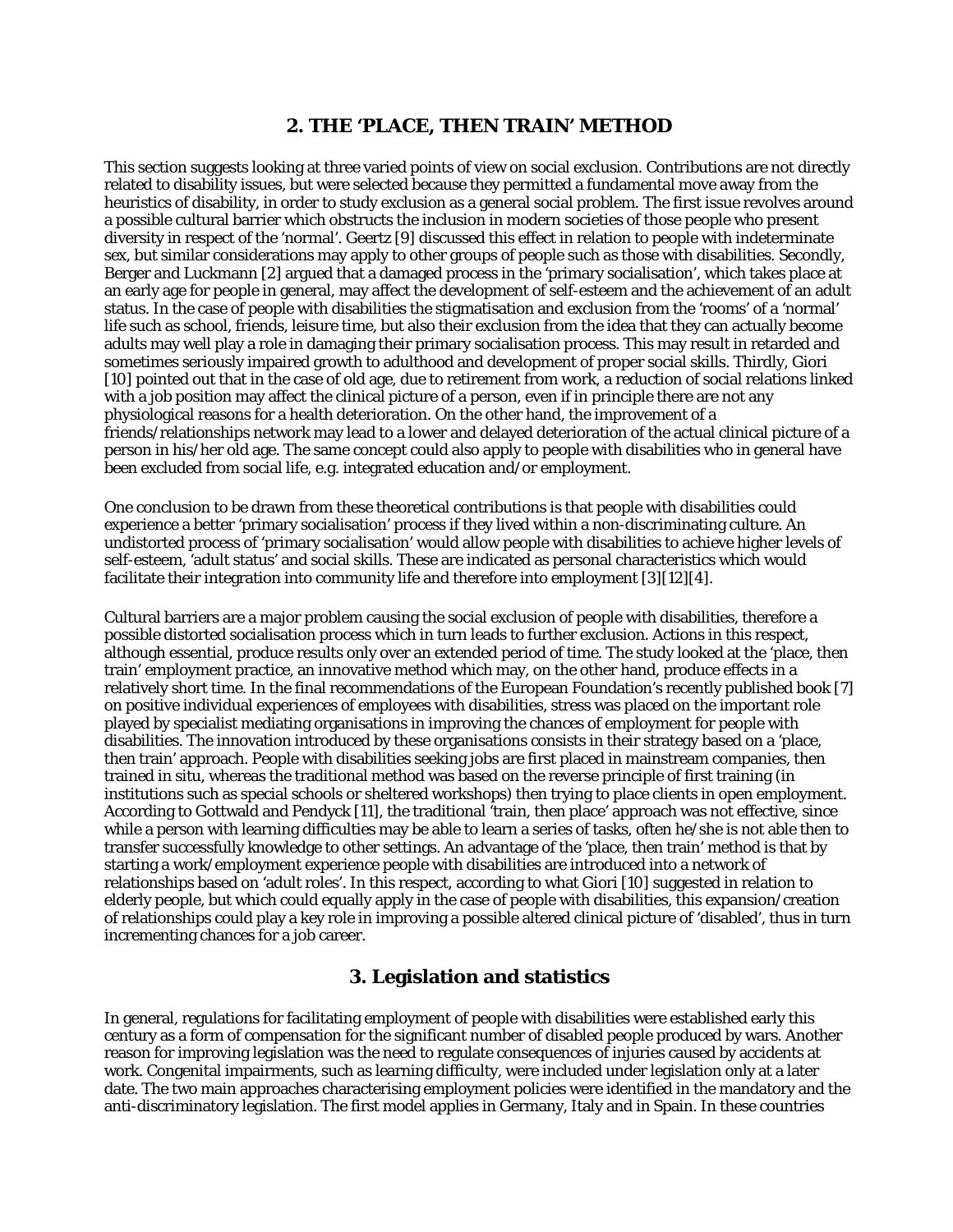companies are forced to include among their staff a quota of employees with disabilities. The UK discontinued the mandatory approach in 1995 and chose an anti-discriminatory approach. According to this procedure, employers break the law if during the recruitment process, they discriminate, without justifiable reason, against people with disabilities [16][13]. The USA has a long tradition on anti-discriminatory regulations which culminated in the American with Disabilities Act 1990 (ADA). In the USA, moreover, legislation acknowledged and regulated 'supported employment', a 'place, then train' practice which developed there during the 1970s [18].

The number of provider agencies adopting a 'place, then train' method has been increasing in both Northern America [18] and in Europe, in Italy [14], since the mid-1970s. While figures on the USA agencies were accessible at a level of Federal States, similar type of data was not available for the EU.

|                | Germany | Italy          | Spain          | UK       | <b>Total</b> |
|----------------|---------|----------------|----------------|----------|--------------|
| Mid-1970s      |         | $\overline{5}$ |                |          | $\mathbf 5$  |
| Early<br>1980s |         | 30             |                | 8        | 38           |
| Mid-1980s      |         | 85             |                | 24       | 110          |
| Early<br>1990s | 3       | 142            | $\overline{4}$ | 79       | 228          |
| Mid-1990s      | 80*     | 310**          | 36             | $210***$ | 636          |

Table 1 gives a breakdown of employment provider agencies operating in the EU Member States hosting the four case studies.Data is based on researches conducted at a national level [1][14][21][3][15].

As shown in table 1, the first agencies were operating in the mid-'70s in Italy, in the early '80s in the UK, in the mid-'80s in Spain and in the early '90s in Germany. The total number of agencies in the four EU Member States increased significantly from five agencies operating in the mid-1970s up to 636 in the mid-1990s. This is surprising as the growth occurred in the absence of any specific regulation. Overall, these agencies provided some type of work placement to approximately 38,000 people with disabilities. Of these placements, over 11,200 were actual employment, over 21,800 were work experience in preparation for employment and over 5,000 were placements in 'social welfare projects'. A national association of supported employment is operating in all the four countries. However, while in Germany, Spain and the UK most of the employment provider agencies were affiliated to the national association, in Italy such a link was not established.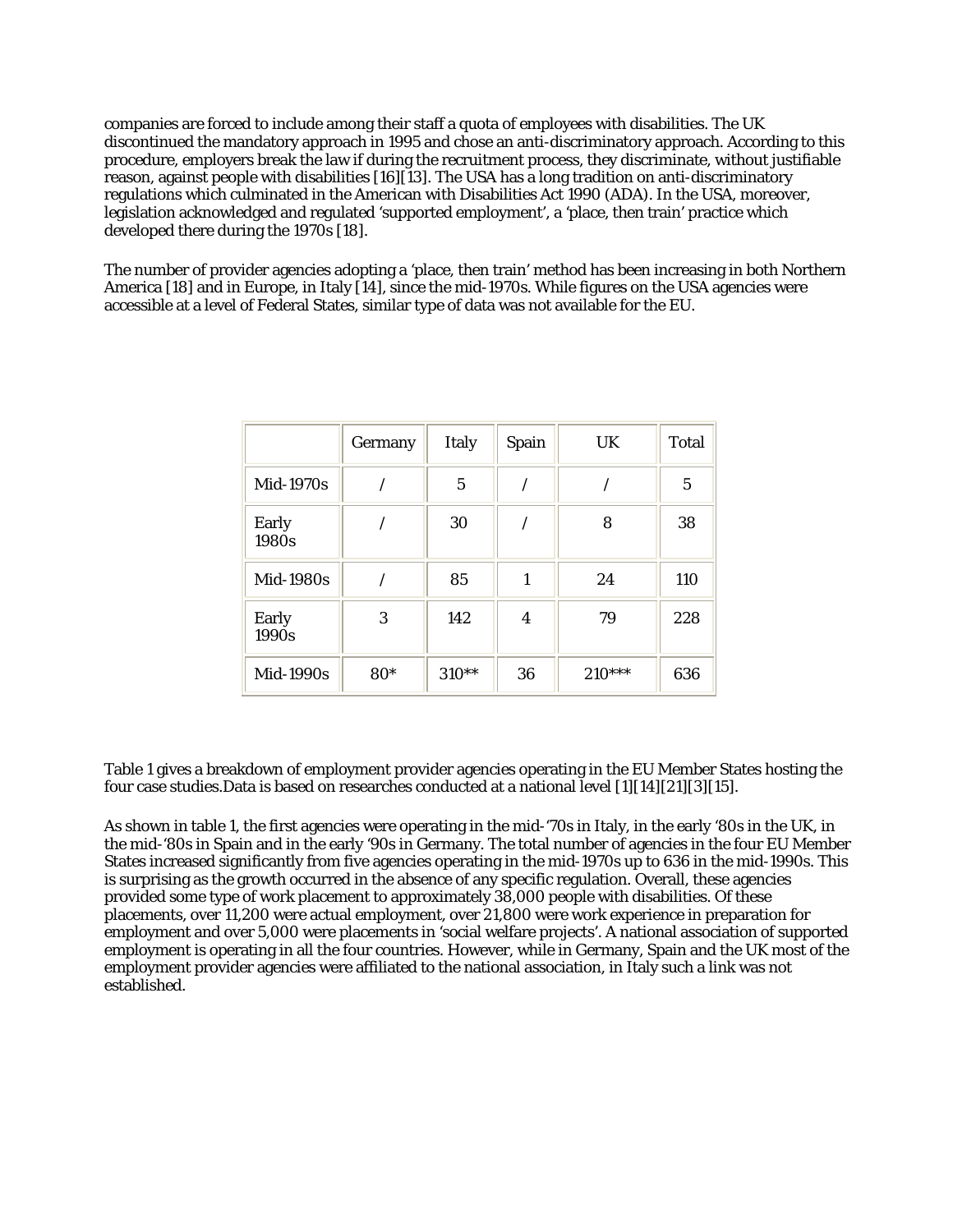| <b>Characteristics</b>                                  | <b>Agency</b><br>UK                                   | <b>Agency I</b>                                           | <b>Agency E</b>                                           | <b>Agency</b><br>D                                    |
|---------------------------------------------------------|-------------------------------------------------------|-----------------------------------------------------------|-----------------------------------------------------------|-------------------------------------------------------|
| <b>Founded</b> in                                       | 1996                                                  | 1978                                                      | 1991                                                      | 1992                                                  |
| Founded by                                              | a local authority                                     | A local leader, as<br>consequence of<br>personal interest | A local leader, as<br>consequence of personal<br>interest | A parents' association                                |
| Managed by                                              | a private not-for-profit<br>organisation              | a local authority                                         | a local authority                                         | a private not-for-profit<br>organisation              |
| Population of catchment area                            | 45.000                                                | 1,200,000                                                 | 600,000 to 2,000,000<br>(tourist area)                    | 1,600,000                                             |
| Characteristics of the agency's<br>financial resources  | On a temporary basis<br>(to be renewed every<br>year) | On a permanent basis                                      | On a temporary basis (To<br>be renewed every year)        | On a permanent basis                                  |
| Percentage of clients with<br>learning difficulties     | 100%, of whom 10%<br>with profound l.d.               | 70%, of whom 30%<br>with profound l.d.                    | 65%                                                       | 90%, of whom a few<br>have profound l.d.              |
| <b>Employment specialist</b><br>denomination            | Job coach or job<br>trainer                           | <b>Mediator officer</b>                                   | Work facilitator                                          | Work assistant                                        |
| <b>Staff number</b>                                     | Six full time + one part<br>time                      | 25 full time                                              | 15 full time                                              | 13 full time $+4$ part<br>time                        |
| Staff qualification on employment<br>practices          | No (But professional<br>retraining is in<br>progress) | No                                                        | N <sub>0</sub>                                            | No (But professional<br>retraining is in<br>progress) |
| Agency specialisation on<br>employment practices only   | <b>Yes</b>                                            | <b>Yes</b>                                                | Yes                                                       | Yes                                                   |
| Agency assists clients for non<br>work related problems | N <sub>o</sub>                                        | N <sub>o</sub>                                            | N <sub>0</sub>                                            | N <sub>0</sub>                                        |
| Formal links with employer<br>associations              | No                                                    | Yes                                                       | Yes                                                       | No                                                    |
| Adoption of marketing initiatives                       | Yes                                                   | Yes                                                       | Yes                                                       | Yes                                                   |

In the USA the growth in the quantity of employment provider agencies was accompanied by a large number of studies carried out at a University level [19][22][23] and the development of specific legislation on supported employment [19][24][16]. Within this context great emphasis was put on systematic data collection at a federal level. According to Di Leo [6], over 3,500 employment provider agencies were operating in the USA in 1993 and, as Wehman [25] pointed out, up to 1996, over 150,000 people with disabilities had achieved competitive employment through assistance by employment agencies.

# **4. Two Distinct Strategic Models**

The exploration of key issues and strategic models was performed through analysing four landmark provider agencies. The selection of the agencies was based in part on the personal experience of the author and recommendations from his supervisor, and in part on the basis of advice from European experts in the field. A total of 114 European experts were contacted and 48 of them answered. In order to be selected, the two agencies recommended by experts were required to meet all the following characteristics:

- a minimum percentage of 60% of assisted clients with primary learning difficulties.
- a minimum of five years experience in job-matching/supported employment practice.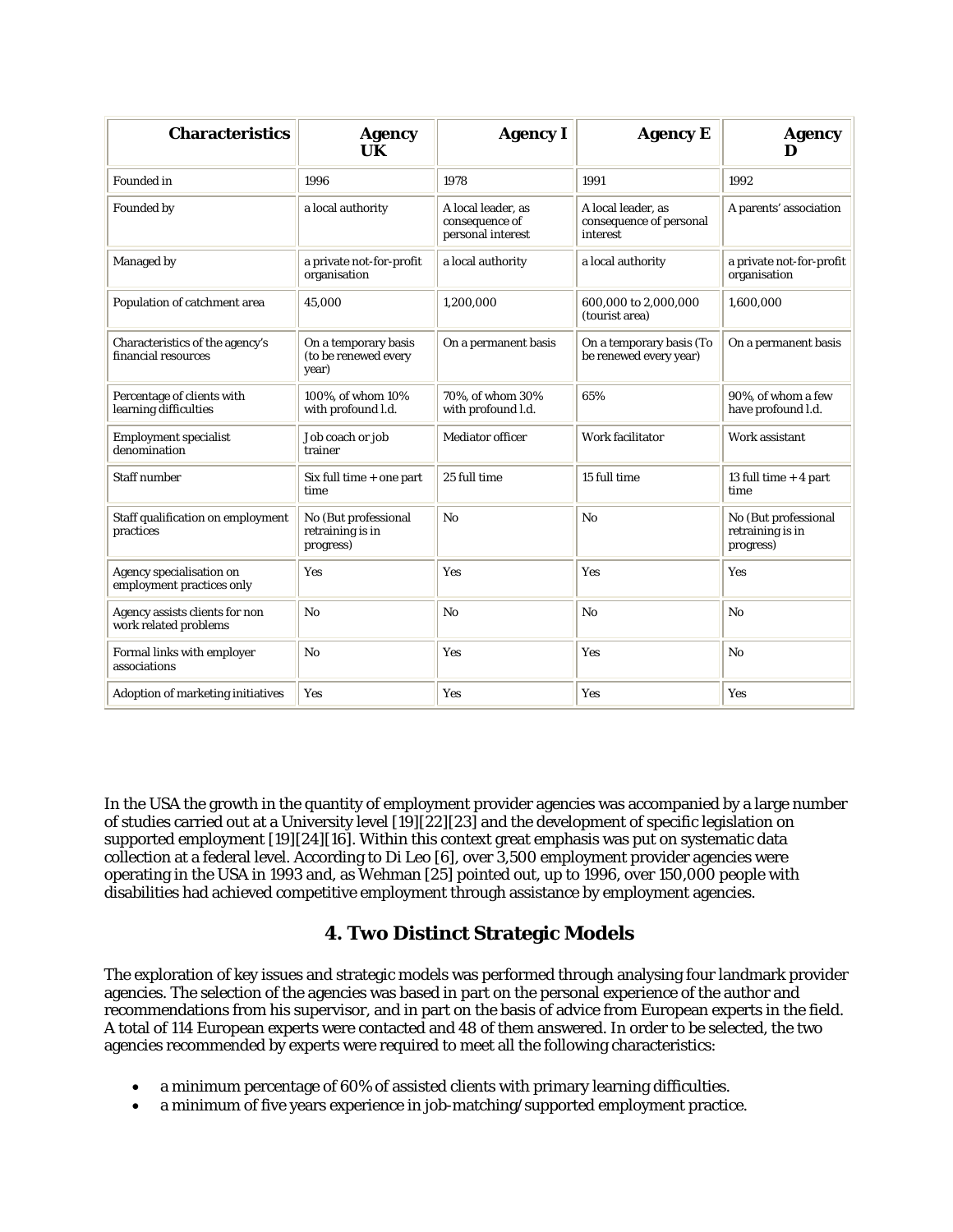- a minimum of three employment specialists devoted full time to job-matching/supported employment practice.
- existence of a written procedure on the adopted method.

The identified agencies were located in Germany, Italy, Spain and UK. Data on agencies' strategic model was obtained through the collection of written documentation and through open-ended interviews (face to face) with the managers and collaborators of the agencies. Overall, the four employment provider agencies provided placement in mainstream companies to approximately 900 people with disabilities, of whom over 700 were employed with a legal contract of work [17].

The first goal of the study was to identify key issues in order to build up a framework of elements characterising the agencies' profile and strategy. Key issues were investigated under the following headings:

- General information (e.g. agency's profile, population served, agency's specialisation).
- Political dimension (e.g. nature of founder, presence or not of political mandate).
- Clients (e.g. targeted clients, referrals).
- Financial resources (e.g. source of funding, funding conditions).
- Staff (e.g. staff qualification, staff specialisation)
- Training process (e.g. type of assessment, duration of training).
- Outcomes (e.g. nature of contract, subsidies, host companies).
- Follow up (e.g. client monitoring).
- Agency marketing.

The agencies' profiles are outlined in the table 2 above.

The study also isolated a number of key issues related to the training process. These elements permitted the identification of three major strategic training models, which were distinct on the basis of the varied sequences of training and actual employment, the duration of training, and the level of support provided. The three models had in common a first phase of client assessment through interviews and/or meetings with both the client and key people who knew the client well. In addition, models shared a final phase of client monitoring over an indeterminate period of time. Client monitoring was designed with the aim of identifying in advance potential problems with the client's employment experience. While two of the identified models were quite distinct from each other, the third model included elements of both the other two. Figure 1 provides an outline of the three strategic models here denominated 'Teaching a Job' (on the left side), 'Teaching for work' (on the right side) and 'Intermediate model' (in the centre).

As shown in figure 1, after an initial phase of client assessment, the 'Teaching a Job' model includes straight employment in a mainstream company. Client training, in fact, is provided after the commencement of employment, through intensive ongoing support supplied by employment specialists for a limited period of time (a few months). Since the major goal of the training process is training aimed at employment in the actual host company, this model has been called, here, 'Teaching a job'. The Spanish agency has adopted such a model, which is derived from the American model of 'supported employment'.

In the 'Teaching for work' model client assessment is followed by long-term (one to five years) client observation aimed at further client assessment and training in a number (two to 10) of different graduated workplaces (e.g. from a familial to a bureaucratic organisational model). The goal of the placement in any of the host companies is not client employment. Rather, the goal is to improve client's capacity to understand the reality of work, appropriate work behaviour, work values and the management of relationships at work. Moreover, this period of time allows the agency observing the client for assessment purposes. The subsequent phase consists of training (three to 12 months) in a company chosen this time for planned employment. The final phase in this model is the actual employment of the client in the host company. In all phases of this model teaching trainee the job is responsibility of the company through client's co-workers. Since the training process's goal is to improve general skills such as self-esteem, emotional autonomy and social skills, this model has been called 'teaching for work'. The Italian agency originally devised and adopted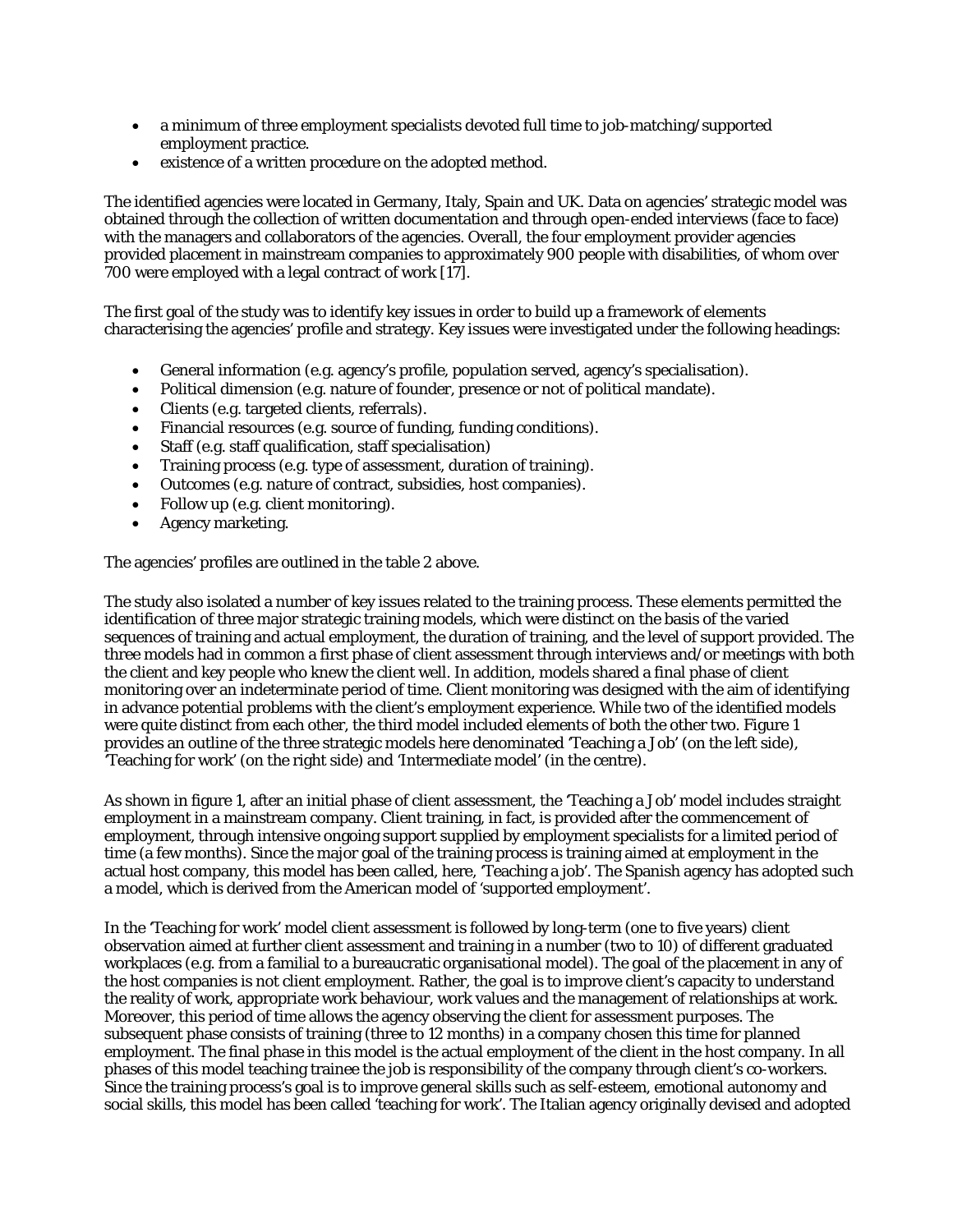this model.

The 'Intermediate model', in the centre of the figure 1, includes elements of both the previous two models. For instance, the sequence of the initial four phases mirror the 'teaching for work' model including 1) client assessment, 2) client observation and client training in a number of different workplaces without the goal of actual employment, 3) client training in a company chosen this time for his/her planned employment and, finally, 4) client employment. Similarly to the 'teaching a job' model, however, in the intermediate model the responsibility for teaching the client the job is on the agency's employment specialists, rather than on the clients' co-workers in the company. Finally, like for the 'teaching a job' model, after the employment the client receives intensive ongoing support for a few months, from employment specialists. The approach of the German agency and the one based in the UK reflected this last model.

### **5. Philosophical Issues**

This section aims to discuss about a tool whose goal is to explore the philosophical approaches of employment practices. To this end it is helpful to look at the historical evolution of services designed for people with disabilities. In this respect, it emerges that in the past the services' focus was more on disabilities, rather than on abilities. The terminology used to identify services' users tended to be closer to that of 'patients' and, within that perspective, services were considered as a means to treat people for their 'illness' and/or as a means of social maintenance. This model of intervention could be termed as 'care/welfare oriented'. A second more recent alternative approach, on the other hand, focuses on people's abilities and adopts terms such as 'client' or 'customer' in order to identify a user of services. Within this context services are considered to be a means for enhancing social inclusion. This would represent a transitional phase aimed at enabling people with disabilities to achieve their potential as, for instance, stated by the Declaration on the Rights of the Mentally Retarded Person [25][13][20].

The development of programmes for the occupational integration of people with disabilities into open employment is an attempt to implement the second philosophical model which could be termed 'social inclusion/human rights oriented'. In the present phase of cultural transition from the first to the second model, however, it is possible and perhaps inevitable that elements of the former philosophy will persist in services which are, in principle, inspired by the new approach. It must be pointed out that the issue is not which of the two approaches is better, rather the point is to be aware of which philosophy guides an employment strategy in relation to a client's personal condition. A major risk for a 'care/welfare oriented' approach could be that it might prevent people with learning difficulties from accessing the same status of employment as co-workers without disabilities only because the rehabilitation programme is focused primarily on health and social maintenance. This would be unfair in particular for those people who, despite the disability, do have a potential for full working capacity. On the other hand, a 'care/welfare oriented' approach in employment services might be legitimate and appropriate as a better alternative to segregating services for those people with the more severe disabilities.

In order to identify to which extent a philosophical approach underpins an employment practice, 15 variables were identified as indicators of 'care/welfare' rather than 'human rights oriented' approaches. Among selected variables five played the role of context variables, six were process variables and four were outcome variables. While it is not possible to discuss here about all the 15 indicators, three of them are described as an example. They include 1) type of financial resources (from Health/Welfare or Education/Labour Department) as a context variable; 2) trainer profile (employment specialist teaches client the work or his/her co-workers play this role) as a process variable and 3) nature of the contract between client and company (legal or no legal contract of work) as an outcome.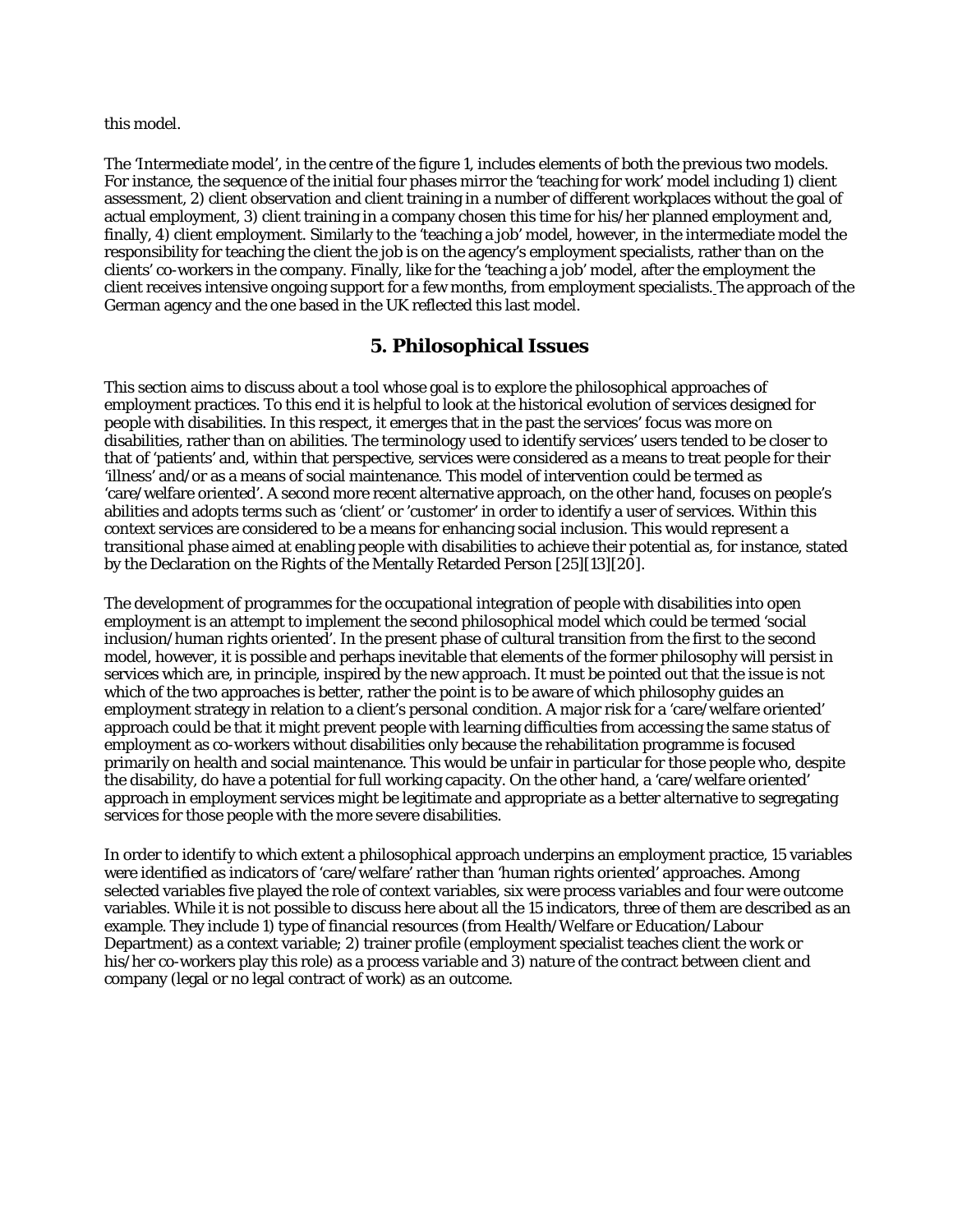

The criteria adopted in order to understand if variables indicated a 'care/welfare' or 'human rights oriented' approach, was based on two major considerations. On the one hand, variables could display a bias towards a 'care/welfare' model when their values echoed the philosophy which typically applied to the traditional care/welfare services. On the other hand, a tendency towards a 'human rights' approach emerged, when the values of variables echoed the philosophy that also applied, in principle, to groups of unemployed persons without disabilities.For example, there is a tendency towards a 'care/welfare' model when 1) an agency is funded by a Health/Welfare Department; 2) employment specialists teach client the job, rather than his/her co-workers doing so, and 3) employment is without a legal contract.

The study did not set out specifically to analyse the philosophical approaches of the four provider agencies concerned. In fact the theme emerged during interviews and in analysing documentation on the legal context and the agencies. In this perspective any detailed comparison of the agencies or the quantification of variables must be considered 'post hoc' and at best tentative. Nevertheless, it is interesting to present agency specific profiles as an illustration of the potential application of the methodology.

Applying this analysis to the four agencies revealed that in each of them there was a co-presence of 'care/welfare' and 'human rights oriented' approaches. Figures are provided in graph 1.

As graph 1 shows, although the tendency of all the agencies was to include a greater number of variables displaying a 'human rights oriented' approach, in most agencies such a tendency was not pronounced. The agency in the UK (Agency UK), for instance, had eight out of a possible 15 variables revealing a 'human rights oriented' approach. Both Agency E (in Spain) and Agency D (in Germany) had nine out of a possible 15 variables disclosing a 'human rights oriented' approach. In the case of Agency I (in Italy) a 'human rights oriented' approach was more distinct with 12 variables out of 15 revealing such a bias.

On the basis of graph 1, it is also possible to analyse figures by looking at the nature of the indicators examined. In other words, it is possible to differentiate the indicators depending on whether they represented context or process variables, or outcomes. In this respect, it emerged that Agency UK and Agency D had the greater number of context variables showing a 'human rights oriented' approach (three out of five variables), followed by Agency I (two out of five variables). Agency E had only one context variable displaying a 'human rights oriented' approach. Process variables, which in principle are under the control of each agency, indicated a 'human rights oriented' approach in most of the agencies. All the process variables for Agency I showed a 'human rights oriented' approach. Agency UK and Agency E both had four out of six process variables displaying a 'human rights oriented' pattern. In the case of Agency D, half of the process variables (three out of six variables) showed a tendency towards a 'human rights oriented' approach. Finally, with regard to the outcomes variables, it emerged that Agency I and Agency E were completely 'human rights oriented' as four out of four variables showed such a bias. Agency D had three out of four outcomes revealing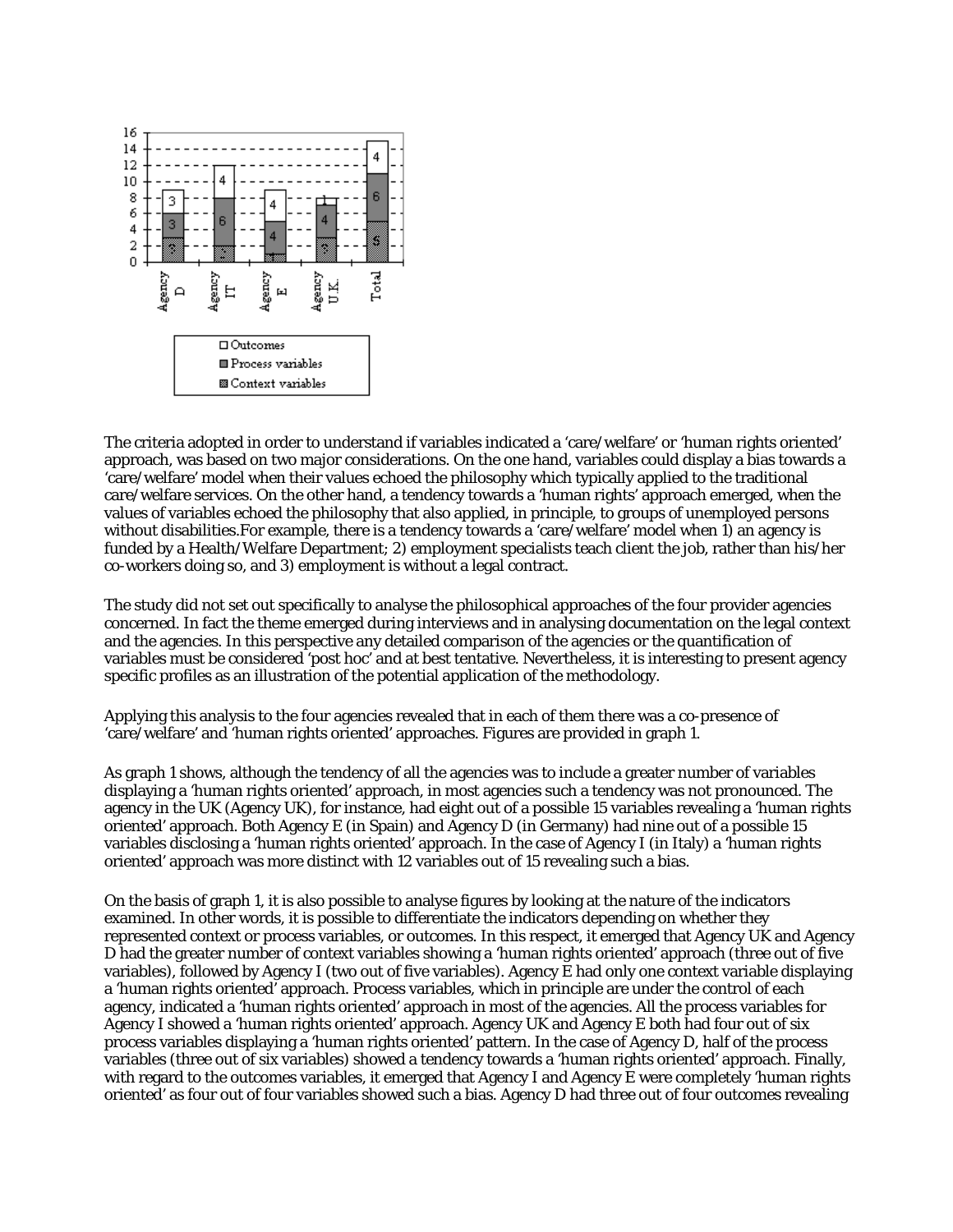a 'human rights oriented' pattern. In the case of Agency UK, on the other hand, outcomes resulted 'care/welfare oriented'. In fact one outcome only, out of four, displayed a 'human rights oriented' tendency. On the one hand, this is not surprising as Agency UK assisted a higher proportion of clients with severe learning difficulties. On the other hand, however, it is not clear to which extent the level of clients' disabilities actually affected the adopted employment practices and the philosophical approaches of the agencies.

#### **6. Summary**

This paper began by looking at three different points of views on social exclusion in general. Firstly, as Geertz [9] discussed, cultural barriers may play a significant role in obstructing the inclusion in modern societies of those people who present diversity in respect of the 'normal'. Secondly, a non-discriminating culture would allow a better 'primary socialisation' process which in turn, as argued by Berger and Luckmann [2], would determine higher levels of self-esteem, 'adult status' and social skills. These are personal characteristics necessary for a better integration into community life and therefore into employment [3][12][4]. Finally, as Giori [10] discussed in relation to elderly people but which may also apply to people with disabilities, the expansion of a friends/relationships network due to a working position, may well play a significant role in improving a person's altered clinical picture of his/her disability. This in turn would facilitate his/her occupational integration and job career.

This paper focused on the 'place, then train' procedure. To this end, four landmark employment provider agencies were identified with the goal of analysing in detail their adopted strategic model. Agencies, which were selected with the help of recommendation from European experts, were located in Germany, Italy, Spain and the UK.

Before analysing agencies' profile and employment procedures, the paper gave an overview on legislation and figures on agencies in the EU Member States hosting the case studies, and in the USA. While three out of four EU Member States had a mandatory employment policy, the UK discontinued such an approach in 1995 and adopted an anti-discriminatory policy [16][13]. A total of 636 employment agencies were reported to operate over the four EU Member States in the mid-90s. Agencies provided some type of work placement for approximately 38,000 people with learning difficulties of whom over 11,200 were actual employment placements [17]. Legislation in the USA is anti-discriminatory-like and includes specific regulations on 'supported employment', a 'place, then train' practice developed in the US during the 1970s [18]. In 1993, according to Di Leo [6], over 3,500 employment provider agencies were operating in the USA. Wehman [25] pointed out that up to 1996 over 150,000 people with disabilities had gained competitive employment through supported employment programmes.

The core of the study was on identifying key issues and employment strategies. General findings revealed three different strategic training models here denominated 'Teaching a job', 'Teaching for work' and 'Intermediate model'. The distinctive characteristics between models included the varied sequences of training and actual employment, the duration of client training, and the level of client support provided. Results also indicated that, although the concept of employment practices implies a 'human rights oriented' philosophy, employment practices may include a number of 'care/welfare oriented' elements with no regard for the degree of the clients' disabilities.

### **References**

- 1. BAG UB. (1998) . Stand der Entwicklung von Integrationsfachdiensten in Deutschland [Extent of development of supported employment agencies in Germany]. In *Berufsbegleitende Qualifizierung in Unterstützter Beschäftigung für Integrationsberater und Integrationsberaterinnen,* pp. 75-76. Hamburg: Bundesarbeitsgemeinschaft für Unterstützte Beschäftigung
- 2. Berger, P., L., & Luckmann T. (1966) . *The social construction of reality*. London: Penguin Books.
- 3. Beyer, S., Goodere, L., & Kilsby, M. (1996) . *The costs & benefits of Supported Employment agencies*. London: The Stationery Office Publication Centre.
- 4. Blystad, R., & Spjelkavik, ø. (1997) . *A Norwegian approach to Supported Employment*. Oslo: Work Research Institute
- 5. Breda, M.,G., & Rago, M. (1991) . *Formare per l'autonomia*. [*Training for autonomy*] Torino: Rosenberg & Sellier.